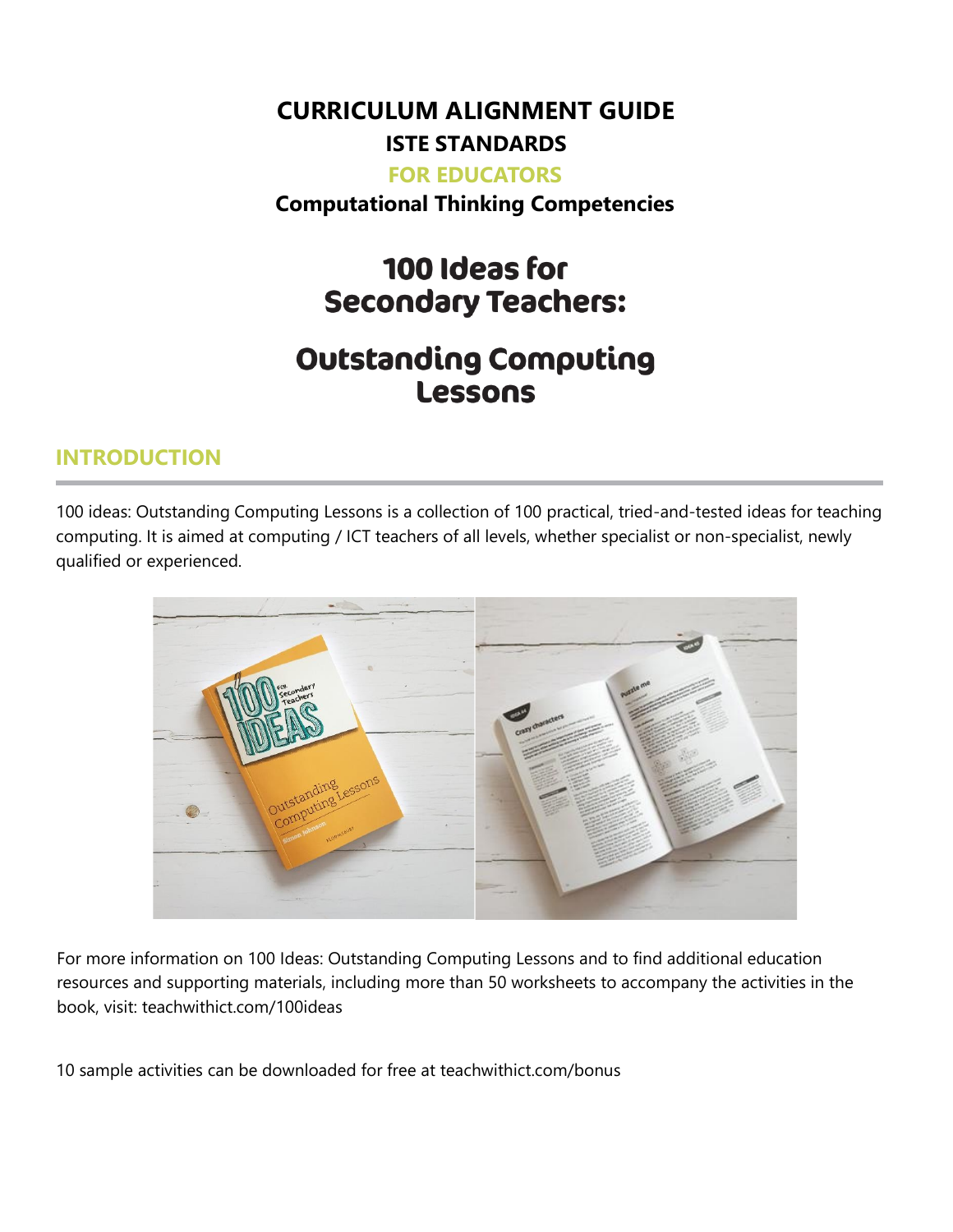## **1. COMPUTATIONAL THINKING (LEARNER)**

Educators continually improve their practice by developing an understanding of computational thinking and its application as a cross-curricular skill. Educators develop a working knowledge of core components of computational thinking: such as decomposition; gathering and analyzing data; abstraction; algorithm design; and how computing impacts people and society. Educators:

| <b>STANDARD</b> | <b>DESCRIPTION</b>                                                                                                                                                                                                                      | <b>ACTIVITY</b>                                                                                                                                                                                                                                                                                                                                                                                                                     |
|-----------------|-----------------------------------------------------------------------------------------------------------------------------------------------------------------------------------------------------------------------------------------|-------------------------------------------------------------------------------------------------------------------------------------------------------------------------------------------------------------------------------------------------------------------------------------------------------------------------------------------------------------------------------------------------------------------------------------|
| 1a              | Set professional learning goals to<br>explore and apply teaching<br>strategies for integrating CT practices<br>into learning activities in<br>ways that enhance student learning of<br>both the academic discipline<br>and CS concepts. | Idea 42: Making the tea algorithm<br>$\bullet$<br>Idea 43: Teaching with magic<br>$\bullet$<br>Idea 44: Crazy characters<br>$\bullet$<br>Idea 45: Puzzle me<br>$\bullet$<br>Idea 46: Human robot<br>$\bullet$<br>Idea 47: A-maze-ing algorithms<br>$\bullet$<br>Idea 48: 20 questions<br>$\bullet$<br>Idea 49: Breaking the code<br>$\bullet$<br>Idea 50: Origami algorithms<br>$\bullet$<br>Idea 51: Guess the object<br>$\bullet$ |
| 1 <sub>b</sub>  | Learn to recognize where and how<br>computation can be used to<br>enrich data or content to solve<br>discipline-specific problems and be<br>able to connect these opportunities to<br>foundational CT practices<br>and CS concepts.     | Idea 14: Contextualizing learning<br>$\bullet$<br>Idea 42: Making the tea algorithm<br>$\bullet$                                                                                                                                                                                                                                                                                                                                    |
| 1 <sub>c</sub>  | Leverage CT and CS experts, resources<br>and professional learning<br>networks to continuously improve<br>practice integrating CT across<br>content areas.                                                                              | Idea 110: Team teaching<br>$\bullet$                                                                                                                                                                                                                                                                                                                                                                                                |
| 1e              | Recognize how computing and society<br>interact to create opportunities,<br>inequities, responsibilities and threats for<br>individuals and organizations.                                                                              | Idea 23: Fake News<br>$\bullet$<br>Idea 25: Copy cat<br>٠<br>Idea 27: Fakebook<br>$\bullet$<br>Idea 33: Wayback machine<br>$\bullet$<br>Idea 34: What a waste<br>$\bullet$<br>Idea 39: Internet of things<br>Idea 41: Moral machine                                                                                                                                                                                                 |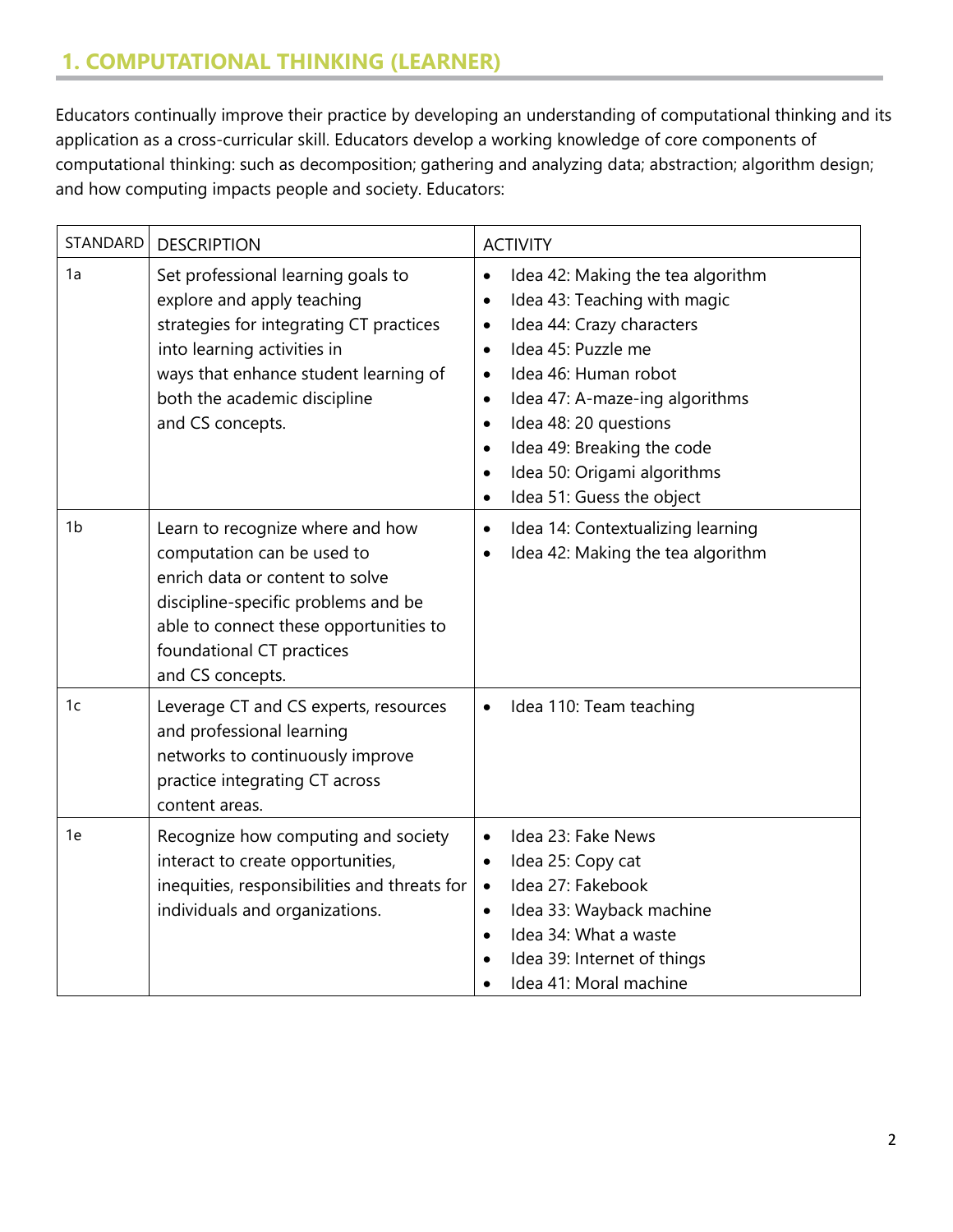### **3. COLLABORATING AROUND COMPUTING (COLLABORATOR)**

Effective collaboration around computing requires educators to incorporate diverse perspectives and unique skills when developing student learning opportunities, and recognize that collaboration skills must be explicitly taught in order to lead to better outcomes than individuals working independently. Educators work together to select tools and design activities and environments that facilitate these collaborations and outcomes. Educators:

| STANDARD | <b>DESCRIPTION</b>                                                                                                                                                                                                             | <b>ACTIVITY</b>                                                                                                                                                                                                                                                                                                                                                                                                                                  |
|----------|--------------------------------------------------------------------------------------------------------------------------------------------------------------------------------------------------------------------------------|--------------------------------------------------------------------------------------------------------------------------------------------------------------------------------------------------------------------------------------------------------------------------------------------------------------------------------------------------------------------------------------------------------------------------------------------------|
| 3a       | Model and learn with students how to<br>formulate computational solutions to<br>problems and how to give and receive<br>actionable feedback.                                                                                   | Idea 2: Rubber duck debugging<br>$\bullet$<br>Idea 5: PRIMM<br>$\bullet$<br>Idea 6: Parsons problems<br>$\bullet$<br>Idea 7: Use-modify-create<br>$\bullet$<br>Idea 17: Peer instruction<br>$\bullet$<br>Idea 43: Teaching with magic<br>$\bullet$<br>Idea 107: Code tracing<br>$\bullet$<br>Idea 109: Worked examples<br>$\bullet$                                                                                                              |
| 3b       | Apply effective teaching strategies to<br>support student collaboration around<br>computing, including pair programming,<br>working in varying team roles, equitable<br>workload distribution and project<br>management.       | Idea 1: Paired programming<br>$\bullet$<br>Idea 15: Go unplugged<br>$\bullet$<br>Idea 16: Socratic debate<br>$\bullet$<br>Idea 17: Peer instruction<br>$\bullet$<br>Idea 20: Escape rooms<br>$\bullet$<br>Idea 32: Dragon's Den<br>$\bullet$<br>Idea 44: Crazy characters<br>$\bullet$<br>Idea 46: Human robot<br>$\bullet$<br>Idea 70: Round-robin revision<br>$\bullet$<br>Idea 78: Revision speed dating<br>Idea 106: Data science detectives |
| 3c       | Plan collaboratively with other educators<br>to create learning activities that cross<br>disciplines to strengthen student<br>understanding of CT and CS concepts<br>and transfer application of knowledge in<br>new contexts. | Idea 110: Team teaching<br>$\bullet$                                                                                                                                                                                                                                                                                                                                                                                                             |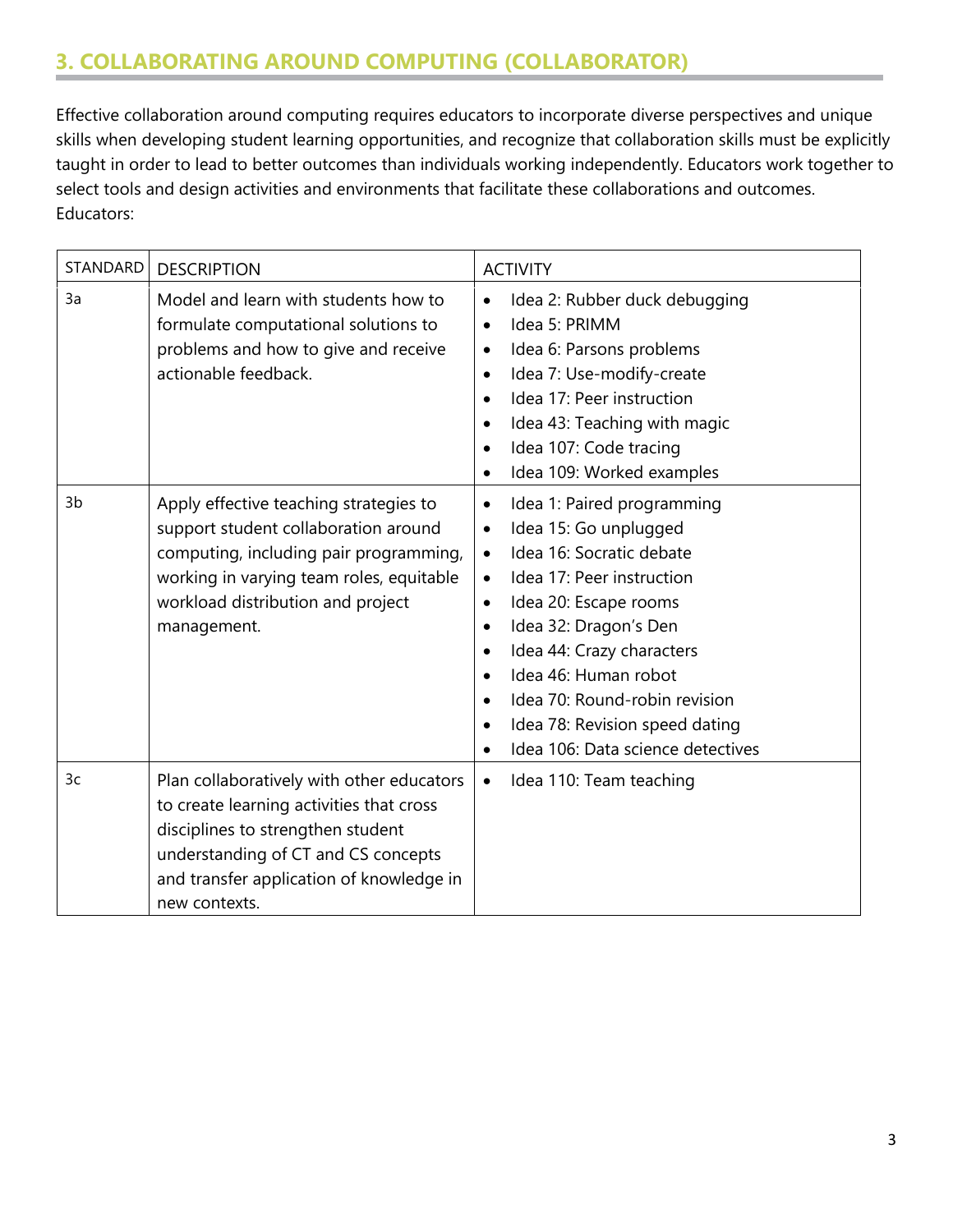### **4. CREATIVITY & DESIGN (DESIGNER)**

Computational thinking skills can empower students to create computational artifacts that allow for personal expression. Educators recognize that design and creativity can encourage a growth mindset and work to create meaningful CS learning experiences and environments that inspire students to build their skills and confidence around computing in ways that reflect their interests and experiences. Educators:

| <b>STANDARD</b> | <b>DESCRIPTION</b>                                                                                                                                                                                      | <b>ACTIVITY</b>                                                                                                                                                                                                                                                                                                                                                                 |
|-----------------|---------------------------------------------------------------------------------------------------------------------------------------------------------------------------------------------------------|---------------------------------------------------------------------------------------------------------------------------------------------------------------------------------------------------------------------------------------------------------------------------------------------------------------------------------------------------------------------------------|
| 4a              | Design CT activities where data can be<br>obtained, analyzed and represented to<br>support problem-solving and learning in<br>other content areas.                                                      | Idea 26: Mario Kart ™ spreadsheets<br>$\bullet$<br>Idea 28: Database detectives<br>$\bullet$<br>Idea 31: Infographics<br>$\bullet$<br>Idea 36: Storage Top Trumps®<br>$\bullet$<br>Idea 39: Internet of things<br>$\bullet$<br>Idea 98: Coding the weather<br>$\bullet$<br>Idea 106: Data science detectives<br>$\bullet$<br>Idea 108: Make me happy (AI sentiment<br>analysis) |
| 4b              | Design authentic learning activities that<br>ask students to leverage a design<br>process to solve problems with<br>awareness of technical and human<br>constraints and defend their design<br>choices. | Idea 31: Infographics<br>$\bullet$<br>Idea 32: Dragon's Den<br>$\bullet$<br>Idea 34: What a waste!<br>$\bullet$<br>Idea 82: Chatting robot<br>$\bullet$<br>Idea 99: Rubbish robots<br>$\bullet$                                                                                                                                                                                 |
| 4c              | Guide students on the importance of<br>diverse perspectives and human-<br>centered design in developing<br>computational artifacts with<br>broad accessibility and usability.                           | Idea 19: Using QR codes<br>$\bullet$<br>Idea 30: Videography<br>$\bullet$<br>Idea 31: Infographics<br>$\bullet$<br>Idea 73: PechaKucha                                                                                                                                                                                                                                          |
| 4d              | Create CS and CT learning environments<br>that value and encourage varied<br>viewpoints, student agency, creativity,<br>engagement, joy and fun.                                                        | Idea 16: Socratic debate<br>$\bullet$<br>Idea 17: Peer instruction<br>$\bullet$<br>Idea 18: Game-based learning<br>$\bullet$<br>Idea 20: Escape rooms<br>$\bullet$                                                                                                                                                                                                              |